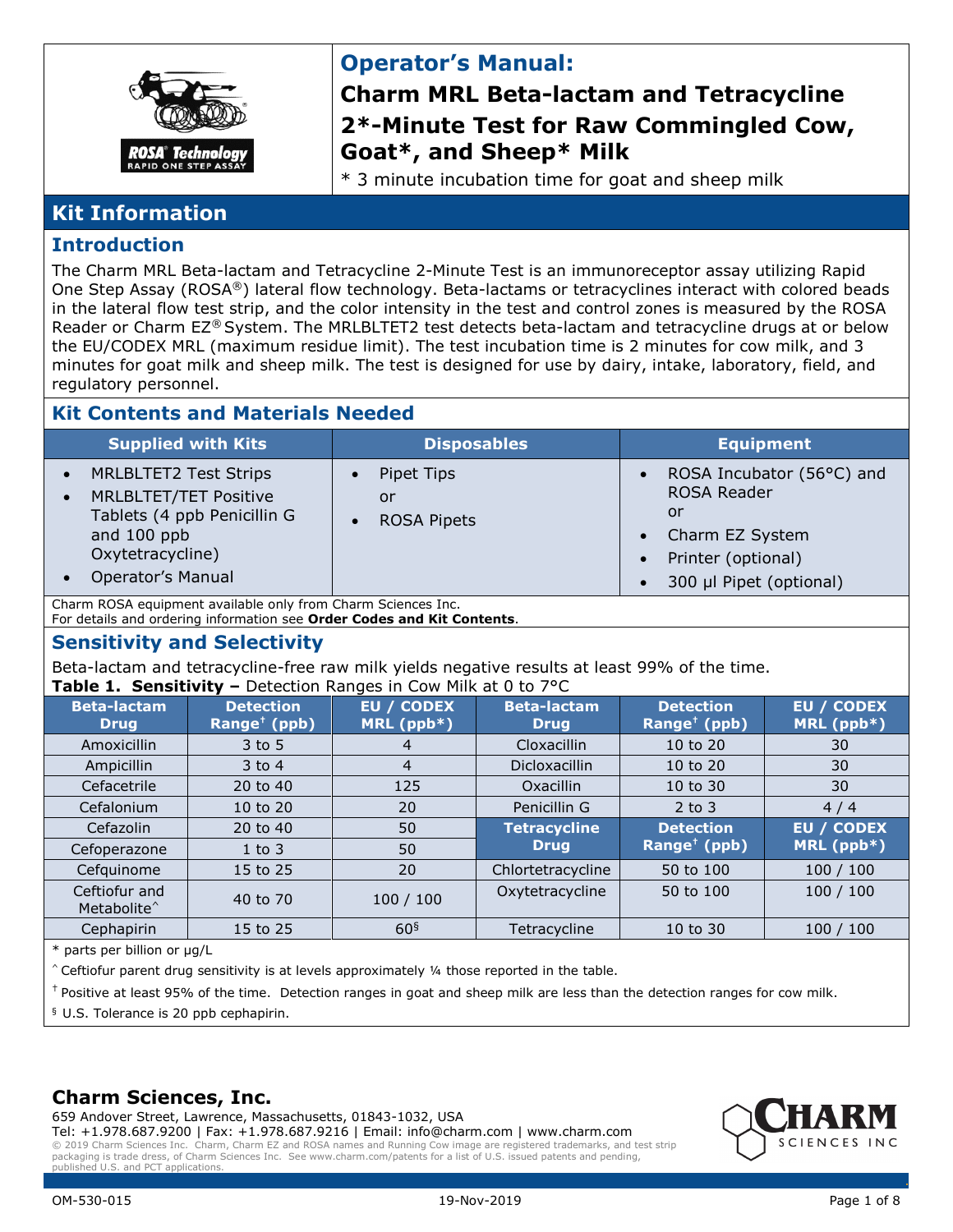#### **Storage**

Store MRLBLTET2 test strips and Positive Tablets refrigerated (defined as 0 to 7°C or 0 to 4.5°C for US certified labs). See **Reagents and Storage** for details.

#### **Interferences and Cross Reactivity**

There are no known interferences from drugs at 100 ppb in the following animal drug families: aminoglycosides, amphenicols, fluoroquinolones, macrolides/lincosamides, nitrofurans, sulfa drugs/sulfonamides, or chlorothiazide, dexamethasone, dipyrone, flunixin, furosemide, ivermectin, novobiocin, oxytocin, PABA, phenylbutazone, trichlormethiazide, and thiabendazole. Other beta-lactam and tetracycline drugs are detected; cefalexin at 1000 to 2000 ppb, cefuroxime at 100 to 300 ppb, nafcillin at 100 to 200 ppb, and piperacillin at 3 to 5 ppb. There are no interferences from somatic cells at  $10^6$  SCC/ml or bacteria at  $3 \times 10^5$  CFU/ml.

## **Training**

- Equipment setup and use can be self-taught from the manual.
- Proficiency samples are available for validation.
- For questions contact your local representative or Charm Sciences at +1.978.687.9200 or [support@charm.com.](mailto:support@charm.com)

## **Reagents and Storage**

Test kits are not required to be shipped refrigerated.

#### **Test Strips**

- Store test strips refrigerated in tightly closed supplied container.
- To open test strip container, remove and save plastic lid with foil lined foam insert to reseal container. Lift foil tab and peel foil seal off container. Discard foil seal.
- In high humidity, limit condensation by opening container after it has warmed to room temperature (20 to 30 minutes from the time the container is removed from refrigerator).
- Inspect desiccant indicator in test strip container. Beads inside desiccant packets should be blue. Do not use test strips if blue beads have turned purple or pink.
- Remove from container the number of test strips to be used in one day.
- Use supplied plastic lid to immediately reseal container tightly and return to refrigerated storage.
- Keep removed test strips at room temperature during daily use for up to 12 hours. Unused test strips should be discarded.

#### **Negative Control**

- Use beta-lactam negative and tetracycline negative raw, commingled milk as a Negative Control for performance monitoring and to reconstitute Positive Tablet for use as the Positive Control. Do not use pasteurized whole milk.
- Qualified Negative Control should yield strong visual negative (**BL** and **TE** lines are darker than **C** line).
- Store negative Control may be used for up to 72 hours refrigerated.
- Use 300 µl of Negative Control in Procedure.
- **See Retest of Initial Positive** for Negative Control performance specifications.

#### **Positive Control**

- Use MRLBLTET/TET Positive Tablet to make a  $4 \pm 0.4$  ppb penicillin G and  $100 \pm 20$  ppb oxytetracycline Positive Control for performance monitoring.
- Store Positive Tablets refrigerated in the closed zip-lock moisture resistant foil bag provided.
- Reconstitute one Positive Tablet with 5.0 ml of Negative Control (see above). Shake well. Allow to stand refrigerated or on ice for 5 minutes. Mix before use.
- Store reconstituted Positive Control refrigerated for up to 48 hours.
- Use 300 µl of Positive Control in Procedure.
- See **Retest of Initial Positive** for Positive Control performance specifications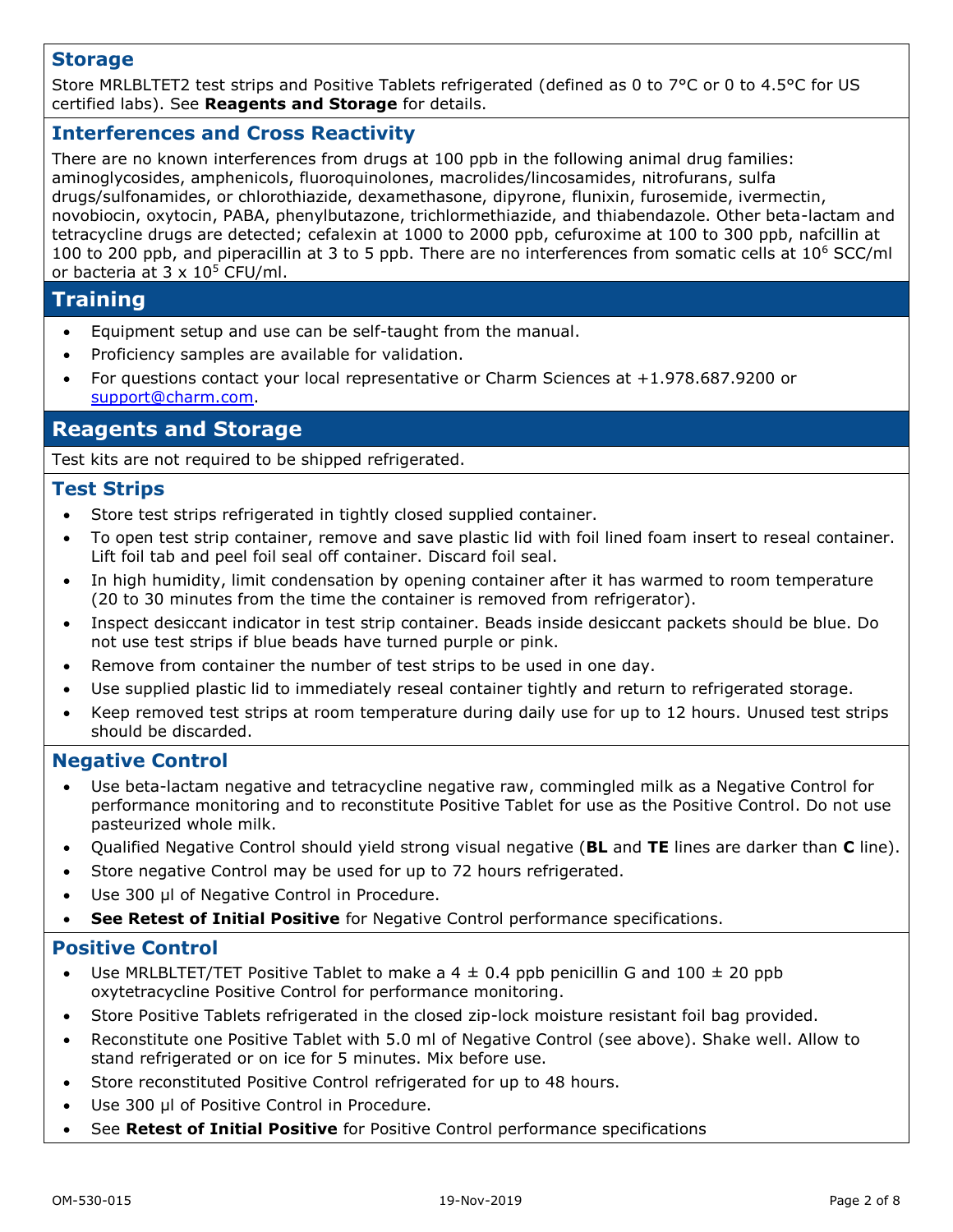#### **Long-Term Sample and Control Storage**

- Mix sample, aliquot 0.5 ml portions (or more) into clean vials, label, and freeze.
- Freeze controls within 6 hours of preparation.
- Freeze aliquots at -15°C or below for up to 1 month.
- Thaw frozen aliquots slowly (overnight in refrigerator or with cool water) and shake well. Store thawed sample or controls refrigerated and use within 24 hours of thawing. Noticeable protein precipitation indicates an unsuitable sample.
- Discard thawed sample. **Do not refreeze**.

## **Daily Performance Check**

- Daily and before retesting "initial positive" samples, check ROSA Reader or Charm EZ system performance using the supplied Calibration Strips. With ROSA Reader, enter performance mode in ROSA Reader by sequentially pressing ESC, 5, ENTER. With Charm EZ system, go to menu and follow on-screen instructions. Calibration Strips must test within range.
- Test one Negative Control and one Positive Control prior to testing actual samples to verify performance of test strips and equipment. See **Retest of Initial Positive** for performance specifications for Controls.
- If Calibration Strips or Controls do not perform in specified ranges, discontinue use and contact Charm Sciences for assistance.

#### **Precautions**

- High fat samples (greater than 6.5%) may cause invalid results. Do not read invalid test strips in the ROSA Reader or Charm EZ system.
- This test is not for use with pasteurized whole milk.
- Debris on test strips may alter the ROSA Reader or Charm EZ system optics. Keep equipment clean and wipe dust and milk off test strips before inserting in ROSA Reader or Charm EZ system.
- ROSA Incubator or Charm EZ system must be clean and level. ROSA Incubator or Charm EZ system temperature must be  $56 \pm 1$  °C. The temperature indicator should match ROSA Incubator temperature. A daily thermometer check is recommended. Keep ROSA Incubator lid lowered, but not latched, unless performing procedure.
- ROSA Incubators may take more than 10 minutes to reach proper temperature, depending on ambient temperature.
- The Charm EZ system may take up to 3 minutes to reach proper temperature, depending on ambient temperature.
- Turning on the Charm EZ system without the SD Card or the Slide Mechanism properly inserted will result in an error message.

# Charm



- The Charm EZ system is not compatible with all Charm test strips.
- Older, non-compatible test strips will result in an error message when inserted into the Charm EZ system.

This strip is not **Charm EZ compatible. Remove strip and** insert correct type.

 For a complete list of Charm EZ Compatible® tests contact your local representative or Charm Sciences at +1.978.687.9200 or [support@charm.com.](mailto:support@charm.com)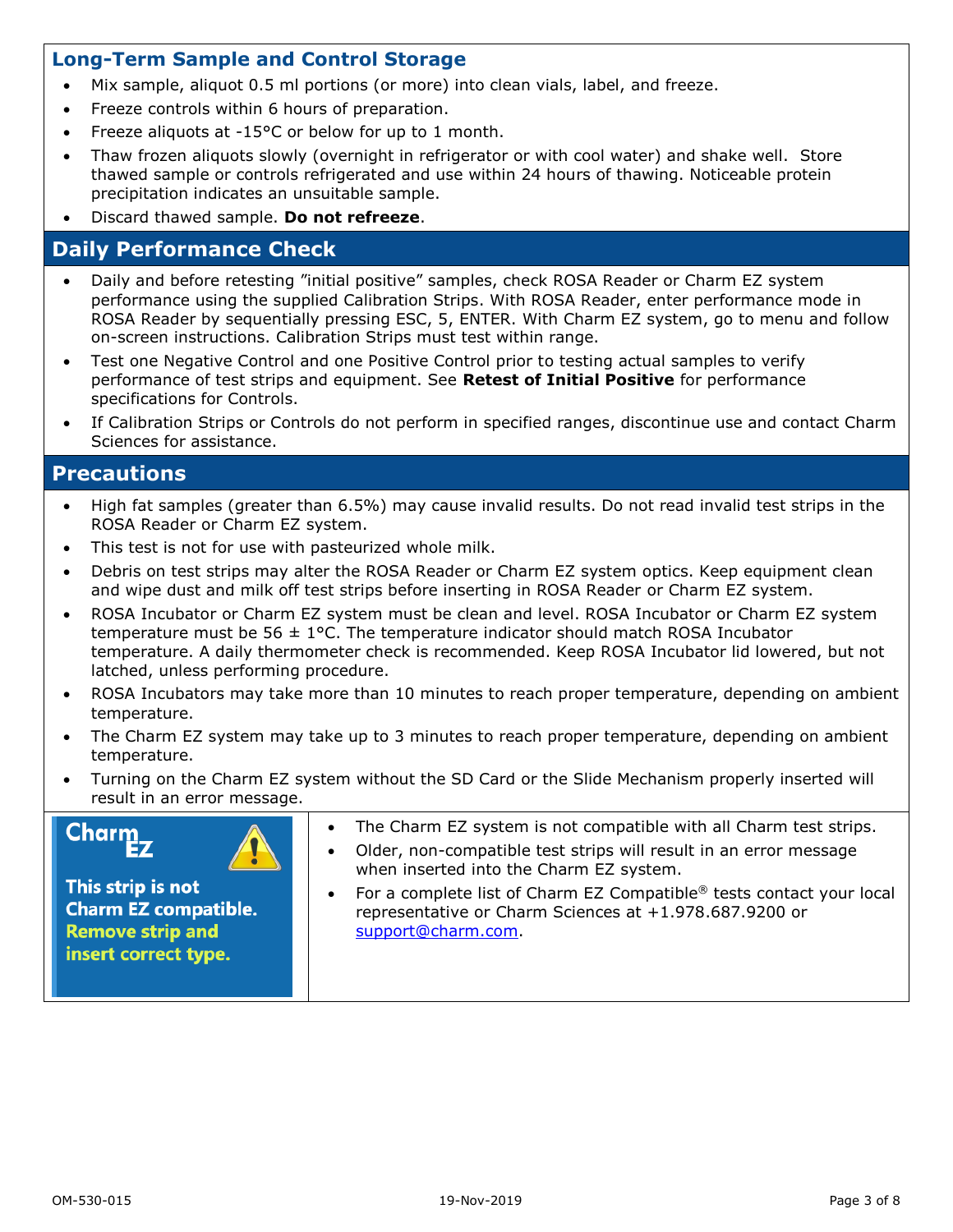| Charm<br><b>Test has previously been</b><br>run (lines detected) or<br>reader lens is dirty. Check<br>lens and run another strip. | Debris on test strips may alter the Charm EZ system optics.<br>$\bullet$<br>Keep equipment clean and wipe dust and milk off test strips before<br>$\bullet$<br>inserting in Charm EZ system.<br>At the beginning of each assay run the Charm EZ system checks to<br>make sure the strip inserted has not been previously run and the<br>optics lens is clean. |
|-----------------------------------------------------------------------------------------------------------------------------------|---------------------------------------------------------------------------------------------------------------------------------------------------------------------------------------------------------------------------------------------------------------------------------------------------------------------------------------------------------------|
| <b>Charm</b><br><b>ERROR. Door was</b><br>opened during assay.<br><b>Remove used strip</b><br>and discard.                        | Do not open the door on Charm EZ system door while an assay is in<br>$\bullet$<br>progress.<br>Opening the door will invalidate the results and this will result in an<br>$\bullet$<br>error message.<br>Remove the test strip and restart the assay.                                                                                                         |
| Charm<br>Flow error detected.<br><b>Run another test and</b><br>check volume dispensed.                                           | The Charm EZ system monitors the assay progress during the<br>$\bullet$<br>incubation.<br>Damaged strips are detected by the Charm EZ system and will result<br>in an error message.<br>Remove the strip and restart the assay.                                                                                                                               |

## **Sample and Test Information**

- Raw, commingled milk must be refrigerated or cool (0 to  $15^{\circ}$ C) for testing.
- Test refrigerated samples within 5 days of milking.
- To preserve samples or controls after testing, freeze samples at -15°C or below. See **Long-Term Sample and Control Storage**.
- Individual cow, goat, and sheep milk samples or poorly mixed samples with fat greater than 6.5% may cause invalids. Mix samples well before testing.
- Test may be performed at ambient temperatures of 10 to 30°C in naturally circulating air.

#### **Goat and Sheep Milk Information**

- Testing raw commingled goat and sheep milk requires increasing the incubation time from 2 minutes to 3 minutes.
- To have a 3 minute incubation option added to the MRLBLTET2 channel on the Charm EZ system contact your local representative or Charm Sciences at +1.978.687.9200 or [support@charm.com.](mailto:support@charm.com)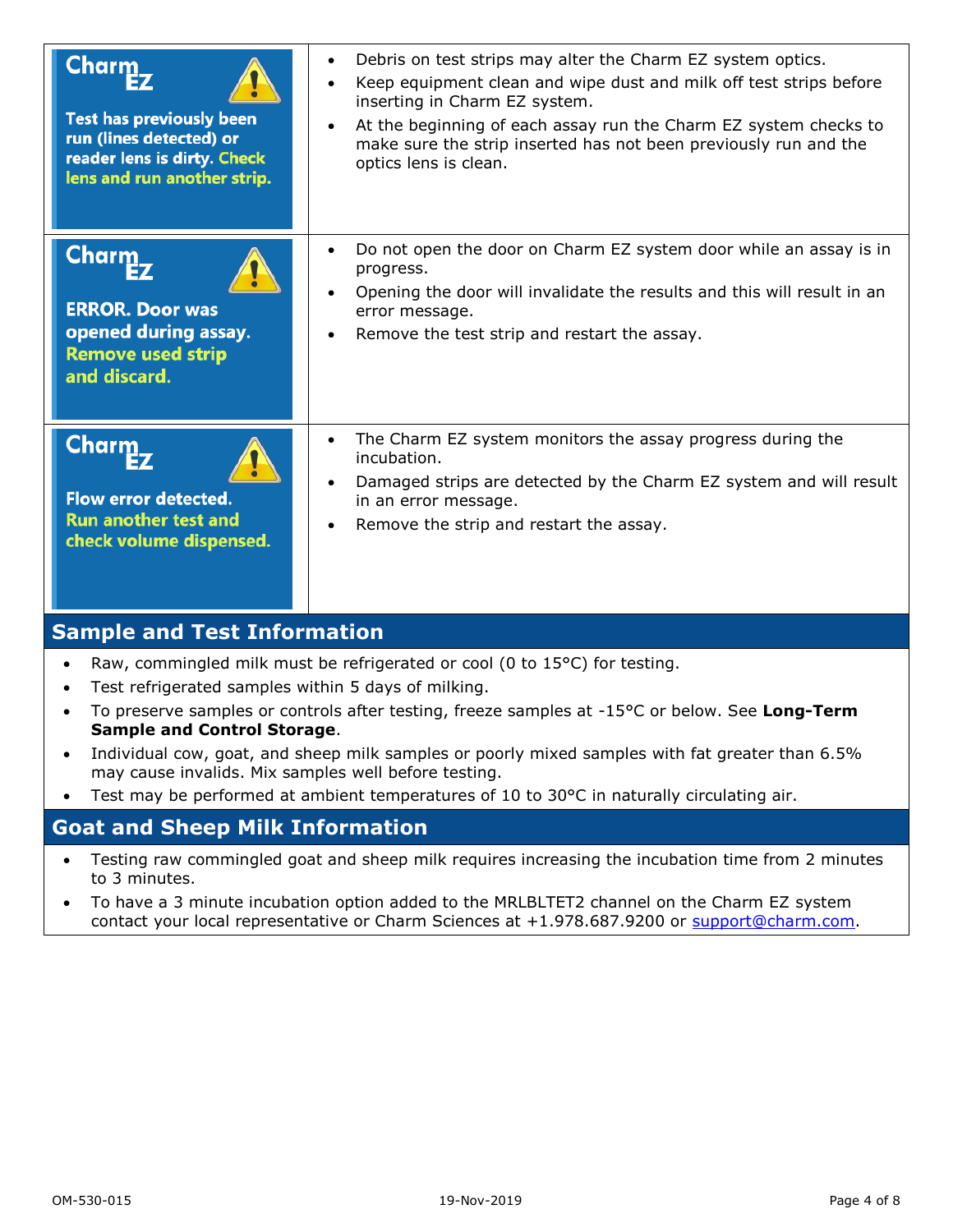## **MRLBLTET2 Test for Milk Procedure with ROSA Incubator**

Check that ROSA Incubator temperature is  $56 \pm 1$ °C.

Use MRLBLTET2 test strips. Re-shape dented sample compartments to fit into ROSA Incubator.

| Step 1        | Mix all samples well before testing.                                                                                                                                                                                                                                       |
|---------------|----------------------------------------------------------------------------------------------------------------------------------------------------------------------------------------------------------------------------------------------------------------------------|
| <b>Step 2</b> | Label test strip(s) with sample identification. Avoid crushing<br>sample compartment.                                                                                                                                                                                      |
| <b>Step 3</b> | Place test strip in ROSA Incubator.<br>Holding test strip flat in ROSA Incubator, use TAB to expose<br>$\bullet$<br>sample compartment by peeling tape back to "Peel to Here"<br>line. Avoid lifting the test strip and sponge under tape.                                 |
| Step 4        | Using 300 µl pipet, draw up sample. Avoid foam and bubbles.<br>Holding pipet vertically, <b>slowly pipet 300 µl</b> ( $\pm$ 15 µl) sample or<br>$\bullet$<br>Control into sample compartment at ROSA Incubator indicator line<br>(as shown).                               |
| <b>Step 5</b> | Reseal tape over sample compartment.<br>When performing multiple tests in a ROSA Incubator:<br>Peel, pipet and reseal before starting next test strip.<br>$\circ$<br>Complete all test strips within 1 minute.<br>$\circ$                                                  |
| Step 6        | <b>Close lid</b> on ROSA Incubator and latch. Timer starts and red light<br>illuminates.                                                                                                                                                                                   |
| <b>Step 7</b> | <b>Incubate</b> for 2 minutes*, but not more than 2.5 minutes.<br>At 2 minutes, a beeper and alternating yellow and red blinking<br>$\bullet$<br>lights start.                                                                                                             |
| <b>Step 8</b> | <b>Remove test strip(s)</b> from ROSA Incubator. Do not squeeze<br>sample compartment. Hold test strip with sample compartment in<br>the down position until interpreted.<br>Read within 3 minutes of incubation completion.<br>Lower ROSA Incubator lid. Do not re-latch. |

\* Incubate for 3 minutes but not more than 3.5 minutes for goat and sheep milk.

## **Visual Inspection**

Hold the test strip vertically with sample compartment in the down position. Do not squeeze the sample compartment. Wipe foreign matter (dust, etc.) off test strips.

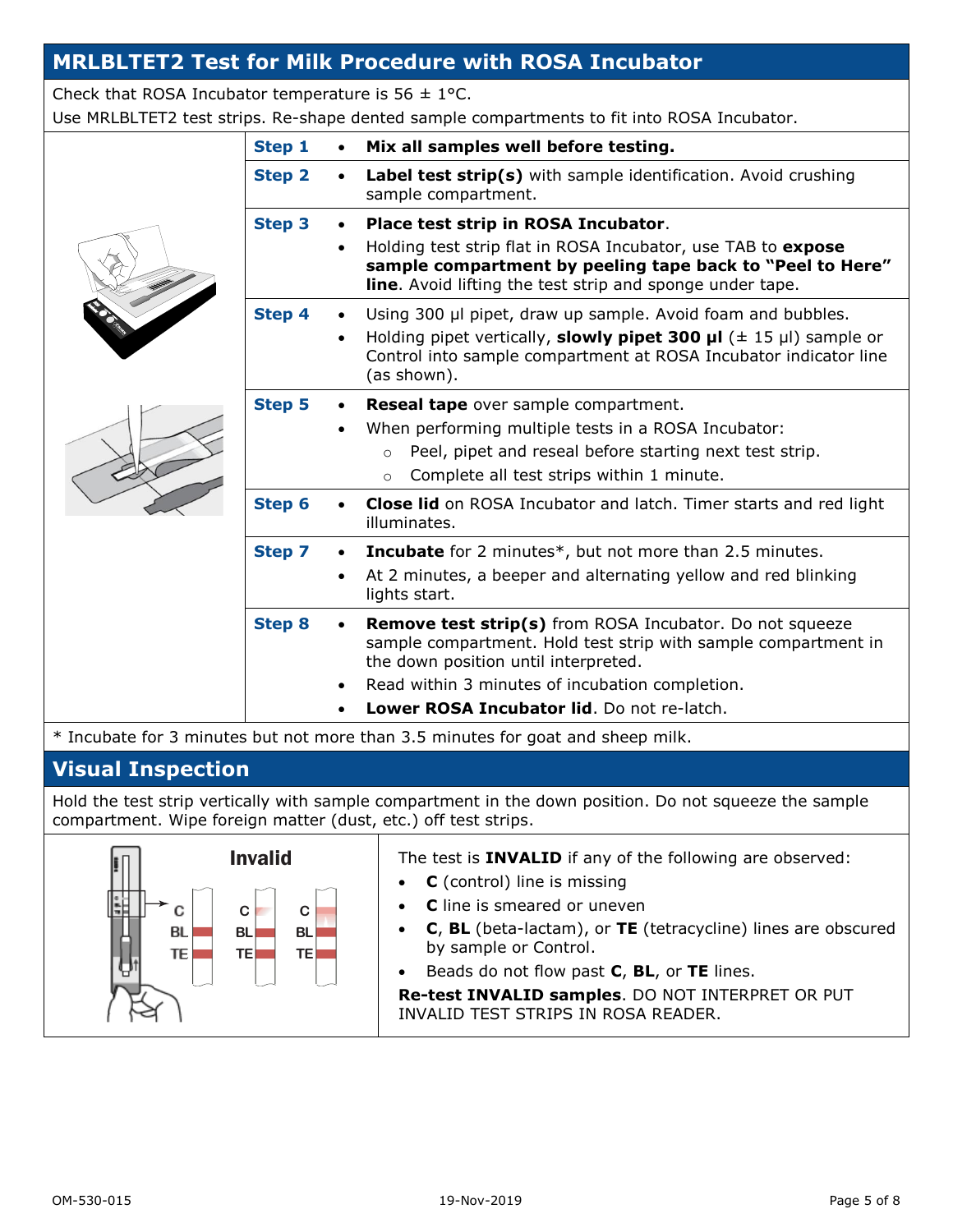#### **Interpretation**

#### **ROSA Reader Interpretation**

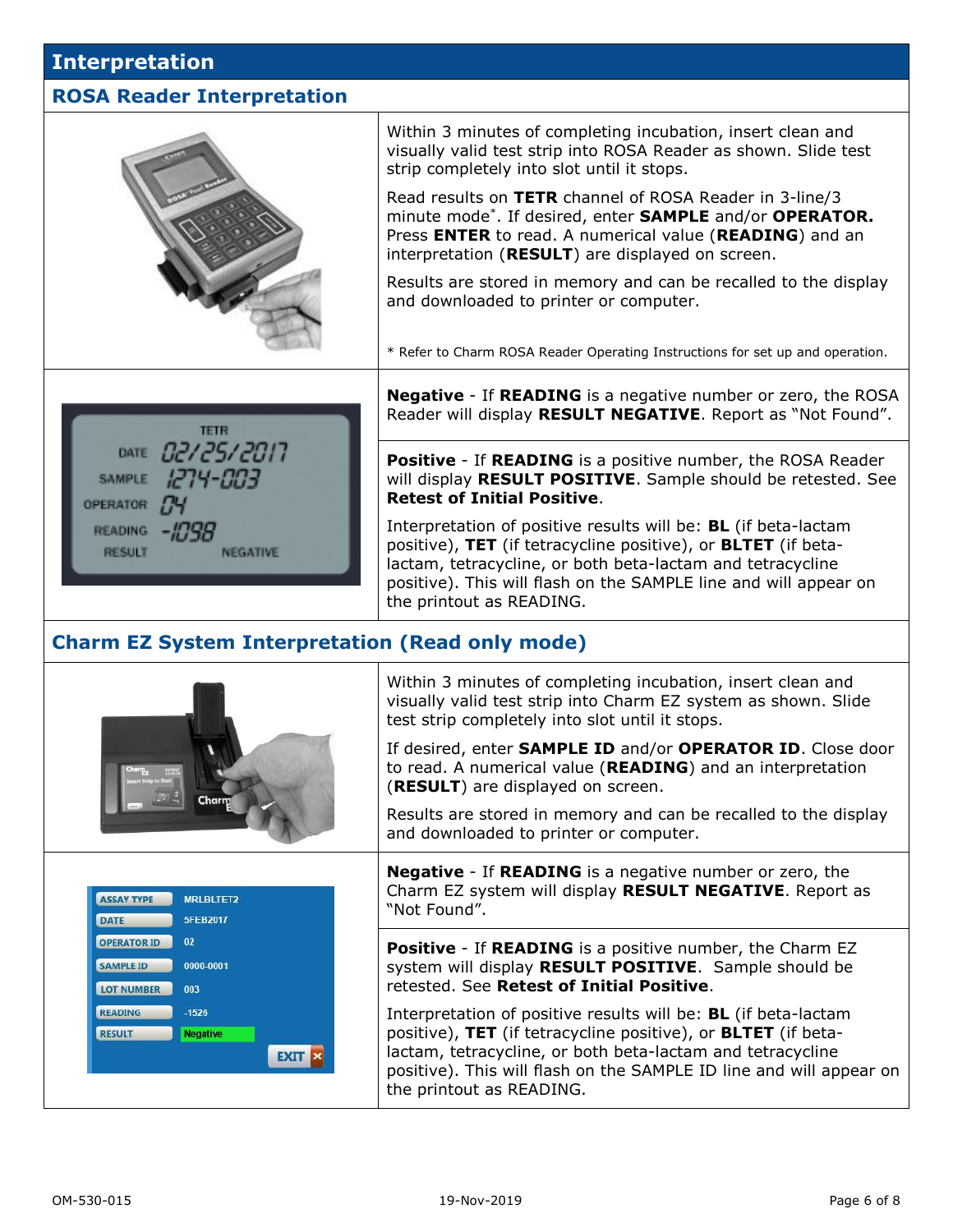## **MRLBLTET2 Test for Milk Procedure with Charm EZ System Incubation**

Use MRLBLTET2 test strips. Re-shape dented sample compartments to fit into Charm EZ system.

| Charm <sub>2</sub>                                                                                                                                                                          | Step 1                     | Power up Charm EZ system and wait for Insert Strip to<br>$\bullet$<br><b>Start</b> Screen.                                                                     |  |
|---------------------------------------------------------------------------------------------------------------------------------------------------------------------------------------------|----------------------------|----------------------------------------------------------------------------------------------------------------------------------------------------------------|--|
| <b>Insert Strip to Start</b>                                                                                                                                                                | <b>Step 2</b>              | Mix all samples well before testing.<br>$\bullet$                                                                                                              |  |
| <b>MENU</b>                                                                                                                                                                                 | <b>Step 3</b>              | Label test strip with sample identification. Avoid crushing<br>$\bullet$<br>sample compartment.                                                                |  |
| <b>ASSAY TYPE</b>                                                                                                                                                                           | <b>Step 4</b>              | Place test strip in Charm EZ system.<br>$\bullet$                                                                                                              |  |
| <b>OPERATOR ID</b><br><b>SAMPLE ID</b><br><b>LOT NUMBER</b>                                                                                                                                 |                            | The Charm EZ system will automatically read the test strip<br>$\bullet$<br>and adjust the Assay Type and incubator to the required<br>temperature.             |  |
| <b>Add milk to strip</b>                                                                                                                                                                    |                            | Wait for incubator to temperature to turn green.                                                                                                               |  |
| and close door.<br><b>INCUBATOR TEMPERATURE:</b>                                                                                                                                            | <b>Step 5</b>              | Tap the touch screen to enter the Operator ID, Sample ID<br>$\bullet$<br>or Lot Number information.                                                            |  |
|                                                                                                                                                                                             | Step 6                     | Holding test strip flat in Charm EZ system, use TAB to<br>$\bullet$<br>expose sample compartment by peeling tape back to<br>"Peel to Here" line.               |  |
|                                                                                                                                                                                             |                            | Avoid lifting the test strip and sponge under tape.                                                                                                            |  |
|                                                                                                                                                                                             | <b>Step 7</b>              | Using 300 µl pipet, draw up sample. Avoid foam and<br>$\bullet$<br>bubbles.                                                                                    |  |
|                                                                                                                                                                                             |                            | Holding pipet vertically, slowly pipet 300 µl $(\pm 15 \text{ pl})$<br>$\bullet$<br>sample or Control into sample compartment at indicator line<br>(as shown). |  |
| <b>Charm</b>                                                                                                                                                                                | <b>Step 8</b>              | Reseal tape over sample compartment.<br>$\bullet$                                                                                                              |  |
| <b>Assay in Progress</b>                                                                                                                                                                    | <b>Step 9</b><br>$\bullet$ | Close door on Charm EZ system. This will start the 2<br>minute* timer.                                                                                         |  |
| <b>Time Left:</b>                                                                                                                                                                           |                            | Do not open the door while the assay is in progress.                                                                                                           |  |
| <b>INCUBATOR TEMPERATURE:</b>                                                                                                                                                               |                            |                                                                                                                                                                |  |
| <b>MRLBLTET2</b><br><b>ASSAY TYPE</b><br>5FEB2017<br><b>DATE</b>                                                                                                                            | Step 10                    | Assay Results will appear on the screen automatically at the<br>end of the incubation period.                                                                  |  |
| <b>OPERATOR ID</b><br>02<br><b>SAMPLE ID</b><br>0000-0001<br>LOT NUMBER<br>003<br><b>READING</b><br>$-1526$<br><b>RESULT</b><br><b>Negative</b>                                             |                            | <b>Remove test strip</b> from Charm EZ system to return to the<br>$\bullet$<br><b>Insert Strip to Start Screen.</b>                                            |  |
| <b>EXIT X</b>                                                                                                                                                                               |                            |                                                                                                                                                                |  |
| *To have a 3 minute incubation option added to the MRLBLTET2 channel on the Charm EZ system contact<br>your local representative or Charm Sciences at +1.978.687.9200 or support@charm.com. |                            |                                                                                                                                                                |  |